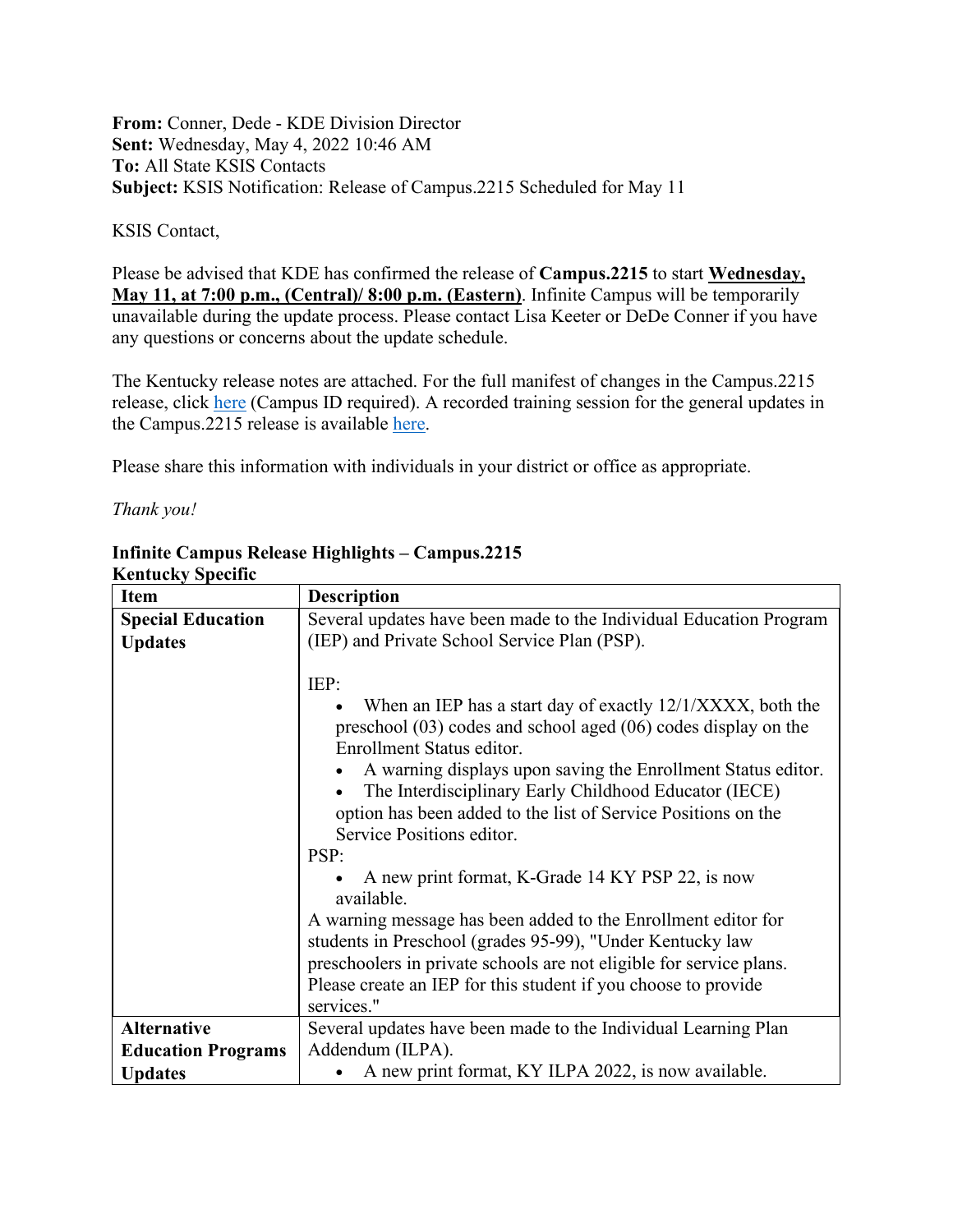| <b>Item</b>                 | <b>Description</b>                                                                                                                     |
|-----------------------------|----------------------------------------------------------------------------------------------------------------------------------------|
|                             | The End Date on the Plan Information editor no longer auto-                                                                            |
|                             | populates based off the Anticipated Date of Transition.                                                                                |
|                             | Two decimals are now allowed in the Total Credits Earned                                                                               |
|                             | field on the Plan Information editor.                                                                                                  |
|                             | When the Individual Learning Plan option is selected on the                                                                            |
|                             | Student Records editor, a Description text box displays. Several                                                                       |
|                             | checkboxes have been added and there were also several verbiage                                                                        |
|                             | updates to this editor.                                                                                                                |
|                             | The Socio-Economic option has been added to the Area                                                                                   |
|                             | dropdown on the Goals and Objectives editor. The Area                                                                                  |
|                             | dropdown is now required and displays on print.                                                                                        |
| <b>Core Product</b>         |                                                                                                                                        |
| <b>Items</b>                | <b>Description</b>                                                                                                                     |
| <b>Advanced Household</b>   | Advanced Household Search functionality has been added to the                                                                          |
| <b>Search Added to</b>      | New Look of Infinite Campus, matching the existing advanced                                                                            |
| <b>New Look of Infinite</b> | search capabilities found in Classic Campus with the addition of                                                                       |
| Campus                      | Fuzzy searching which allows users to find household name matches                                                                      |
|                             | based on similar sounding names or synonyms.                                                                                           |
| <b>Advanced Address</b>     | Advanced Address Search functionality has been added to the New                                                                        |
| <b>Search Added to</b>      | Look of Infinite Campus, matching the existing advanced search                                                                         |
| <b>New Look of Infinite</b> | capabilities found in Classic Campus.                                                                                                  |
| Campus                      |                                                                                                                                        |
| <b>Batch Edit Tools -</b>   | Three tools to make batch edits have been added to the portal Display                                                                  |
| <b>Portal Display</b>       | Options:                                                                                                                               |
| <b>Options</b>              | Copy Templates: allows users to copy a template from the                                                                               |
|                             | source school to the destination school(s). The copied template                                                                        |
|                             | can either be a new template in the destination school(s) or                                                                           |
|                             | overwrite an existing template.                                                                                                        |
|                             | Edit Templates: allows users to update display options                                                                                 |
|                             | templates for multiple schools en masse, such as turning on the                                                                        |
|                             | Grades tool for all high schools.                                                                                                      |
|                             | Edit Calendar and Term Settings: allows users to update                                                                                |
|                             | Calendar and Term Settings for multiple schools en masse, such                                                                         |
|                             | as switching schools to their grading period display options                                                                           |
|                             | templates.                                                                                                                             |
| <b>Enrollment Status</b>    | The Enrollment Status Report now includes a Gender Identity                                                                            |
| <b>Report - Gender</b>      | checkbox. When marked, a student's gender is included in the<br>generated print of the report for all report formats; when not marked, |
| <b>Identity, Add</b>        | a student's gender is NOT included in the generated print of the                                                                       |
| <b>Date/Drop Date</b>       | report.                                                                                                                                |
|                             | Also, the Add Date and the Drop Date columns on the print format                                                                       |
|                             | have been renamed to Start Date and End Date.                                                                                          |
| <b>Lunch Counts</b>         | The Lunch Count Report has a new look to meet current technology                                                                       |
| <b>Report</b>               | initiatives. The functionality of the report has not changed and still                                                                 |